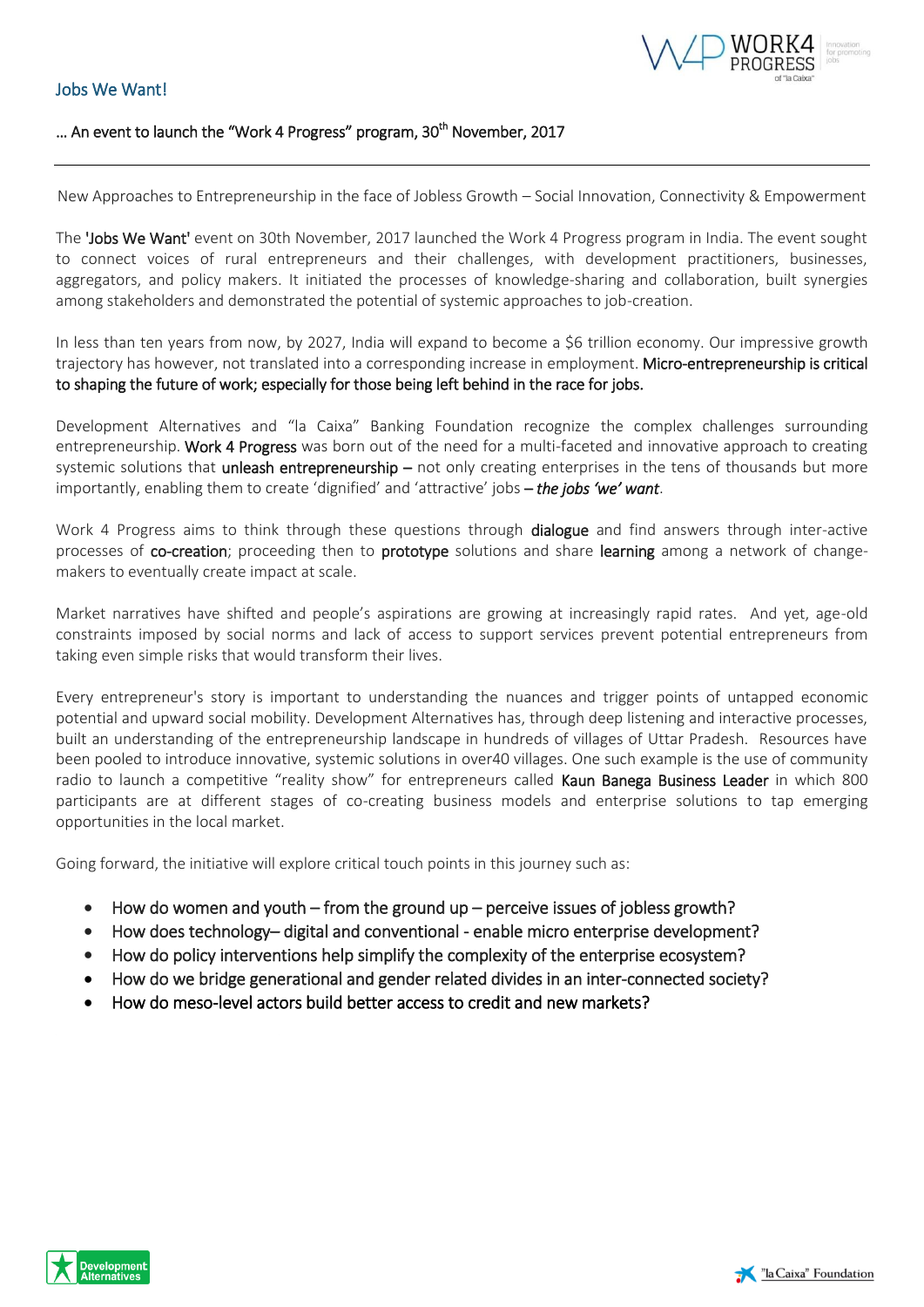

AGENDA

| Venue: The Claridges, New Delhi |                                                                                                                                                                                                                                                                                                                                                                                                                                                                                                                                                                                                                                                                                                  |  |
|---------------------------------|--------------------------------------------------------------------------------------------------------------------------------------------------------------------------------------------------------------------------------------------------------------------------------------------------------------------------------------------------------------------------------------------------------------------------------------------------------------------------------------------------------------------------------------------------------------------------------------------------------------------------------------------------------------------------------------------------|--|
| Session I                       |                                                                                                                                                                                                                                                                                                                                                                                                                                                                                                                                                                                                                                                                                                  |  |
| $1000 - 1030$                   | Tea and Registration                                                                                                                                                                                                                                                                                                                                                                                                                                                                                                                                                                                                                                                                             |  |
| $1030 - 1040$                   | Welcome Address by George Varughese, President, Development Alternatives Group                                                                                                                                                                                                                                                                                                                                                                                                                                                                                                                                                                                                                   |  |
| $1040 - 1045$                   | Inauguration by H.R.H. The Infanta Cristina of Spain, Director - International Area,<br>"la Caixa" Banking Foundation                                                                                                                                                                                                                                                                                                                                                                                                                                                                                                                                                                            |  |
| $1045 - 1125$                   | Inaugural Session                                                                                                                                                                                                                                                                                                                                                                                                                                                                                                                                                                                                                                                                                |  |
|                                 | Introduction to Work 4Progress                                                                                                                                                                                                                                                                                                                                                                                                                                                                                                                                                                                                                                                                   |  |
|                                 | · Marta Solsona Masana, "la Caixa" Banking Foundation<br>• Shrashtant Patara, Development Alternatives                                                                                                                                                                                                                                                                                                                                                                                                                                                                                                                                                                                           |  |
|                                 | Inaugural address                                                                                                                                                                                                                                                                                                                                                                                                                                                                                                                                                                                                                                                                                |  |
|                                 | • Dr. Arun K Panda, Secretary, Ministry of Micro, Small, and Medium Enterprises                                                                                                                                                                                                                                                                                                                                                                                                                                                                                                                                                                                                                  |  |
| $1125 - 1240$                   | Plenary Session on "New Narratives of Job Creation"                                                                                                                                                                                                                                                                                                                                                                                                                                                                                                                                                                                                                                              |  |
|                                 | Moderated by: Pankaj Pachauri, Eminent Media Personality                                                                                                                                                                                                                                                                                                                                                                                                                                                                                                                                                                                                                                         |  |
|                                 | . Arvind Virmani, President - Chintan, Former Representative at the International Monetary Fund<br>• Rajeev Sethi, Founder, Asian Heritage Foundation<br>· Raghav Chandra, Co-founder, Urban Clap<br>· Shyam Surat Yadav, Weaver, Bhadohi                                                                                                                                                                                                                                                                                                                                                                                                                                                        |  |
| $1240 - 1245$                   | Vote of Thanks by Dr. Arun Kumar, President, Development Alternatives Group                                                                                                                                                                                                                                                                                                                                                                                                                                                                                                                                                                                                                      |  |
| $1245 - 1330$                   | Lunch                                                                                                                                                                                                                                                                                                                                                                                                                                                                                                                                                                                                                                                                                            |  |
|                                 | Time to explore market-place of micro entrepreneurs                                                                                                                                                                                                                                                                                                                                                                                                                                                                                                                                                                                                                                              |  |
| <b>Session II</b>               |                                                                                                                                                                                                                                                                                                                                                                                                                                                                                                                                                                                                                                                                                                  |  |
| $1330 - 1430$                   | Post-lunch Plenary on "Systems Innovations for entrepreneurship led job creation"                                                                                                                                                                                                                                                                                                                                                                                                                                                                                                                                                                                                                |  |
|                                 | Moderated by: Zeenat Niazi, Vice President, Development Alternatives                                                                                                                                                                                                                                                                                                                                                                                                                                                                                                                                                                                                                             |  |
|                                 | <b>B. H. Anil Kumar</b> , Joint Secretary-ARI, Ministry of Micro, Small & Medium Enterprises<br>Roger Warnock, Program Lead Ireland, The Young Foundation<br>٠<br>Rohtash Mal, Chairman and MD, EM3 Agriservices                                                                                                                                                                                                                                                                                                                                                                                                                                                                                 |  |
| $1430 - 1630$                   | Parallel Break-out Sessions                                                                                                                                                                                                                                                                                                                                                                                                                                                                                                                                                                                                                                                                      |  |
|                                 | Dialogue: Bridging the information gap                                                                                                                                                                                                                                                                                                                                                                                                                                                                                                                                                                                                                                                           |  |
|                                 | Format: Round table                                                                                                                                                                                                                                                                                                                                                                                                                                                                                                                                                                                                                                                                              |  |
|                                 | Facilitated by Parvathi Menon, Managing Director, Innovation Alchemy<br>Discussants: Dr. Kanta Singh, State Project Head - UNDP, Ms. Shriya Sethi, Associate Director - International<br>Innovation Corps, Dr. Meenakshi Mital, Associate Professor - Delhi University, Ms. Sonia Sharma, Founder -<br>Nature Organic, Mr. Samar Nanda, Director - MSME, Mr. Ashutosh Garg, Founder - Guardian Lifecare Pvt.,<br>Varun Kashyap, Co-founder -letsendorse, Varun Arya, Director - Aravali Institutions, ShailjaRangaranjan,<br>Founder and Director - Rimagined, DrPallaviTak, Co-Founder - Start up Oasis, Prema Gera, Independent<br>Development Consultant, Jai Kumar Gaurav, Sr. Manager - GIZ |  |